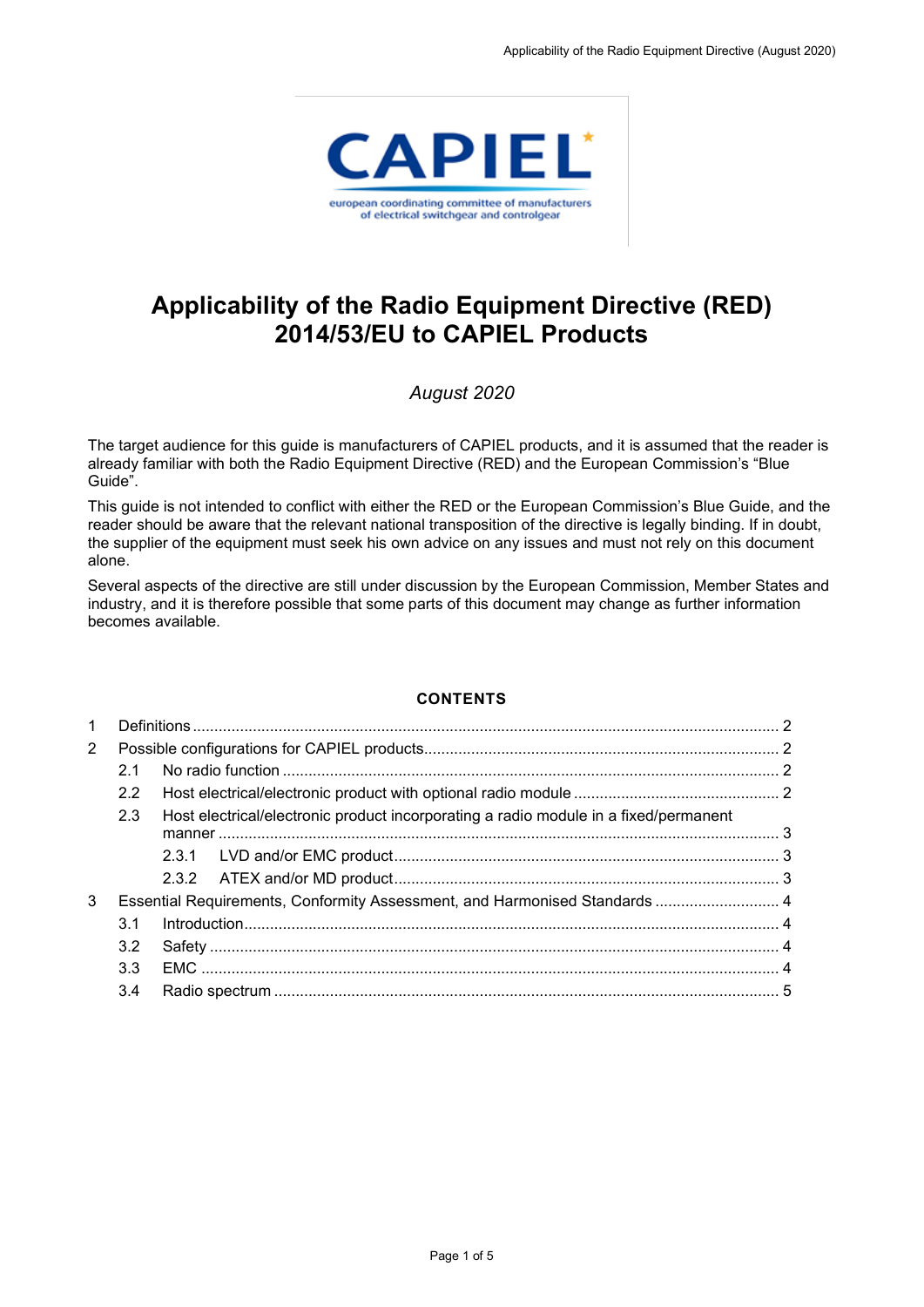## <span id="page-1-0"></span>**1 Definitions**

The following definitions are given in the RED:

- "(1) 'radio equipment' means an electrical or electronic product, which intentionally emits and/or receives radio waves for the purpose of radio communication and/or radiodetermination, or an electrical or electronic product which must be completed with an accessory, such as antenna, so as to intentionally emit and/or receive radio waves for the purpose of radio communication and/or radiodetermination;
- (2) 'radio communication' means communication by means of radio waves;
- (3) 'radiodetermination' means the determination of the position, velocity and/or other characteristics of an object, or the obtaining of information relating to those parameters, by means of the propagation properties of radio waves;
- (4) 'radio waves' means electromagnetic waves of frequencies lower than 3 000 GHz, propagated in space without artificial guide;"

Examples of radio functionality include: RFID, GPS, Bluetooth, wireless, …

## <span id="page-1-1"></span>**2 Possible configurations for CAPIEL products**

<span id="page-1-2"></span>NOTE Further details together with an explanation of the rules that apply to radio equipment which is combined with nonelectrical/electronic products is given in the European Commission's "Supplementary Guidance on the LVD/EMCD/RED" available at: <https://ec.europa.eu/docsroom/documents/29121>

#### 2.1 No radio function

Nothing has changed.

The LVD/EMC/ATEX/Machinery/other Directives continue to apply.

CAPIEL supports the arguments set out in the Orgalime position paper "Inductive and capacitive proximity switches and sensors should remain outside the scope of the Radio Equipment Directive": [https://www.orgalim.eu/position-papers/orgalime-position-paper-inductive-and-capacitive-proximity-switches](https://www.orgalim.eu/position-papers/orgalime-position-paper-inductive-and-capacitive-proximity-switches-and-sensors)[and-sensors](https://www.orgalim.eu/position-papers/orgalime-position-paper-inductive-and-capacitive-proximity-switches-and-sensors)

#### <span id="page-1-3"></span>2.2 Host electrical/electronic product with optional radio module

This scenario relates to a radio module for use together with a specific industrial product (not an assembly of different products contained in a control panel, nor a machine):

- ─ the non-radio product (i.e. a product without any radio function) shall comply with the applicable directives (e.g. LVD/EMC/ATEX/Machinery) including when the radio product is operating;
- $-$  the radio product shall comply with the RED (and any other applicable directives);

and the manufacturer of the non-radio product shall specify which radio modules are suitable for use with the non-radio product – this could be achieved by referencing specific radio modules or by specifying the requirements for the radio module (e.g. EMC environment, harmonised standards).

Where the radio module is marketed by the product manufacturer for use with their product then the manufacturer shall assess that the combination is compliant, using the principles set out in point [2.3.](#page-2-0)

The two products (including the antenna where necessary) will be assembled by a competent user (e.g. qualified electrician) according to the instructions provided by the manufacturer(s).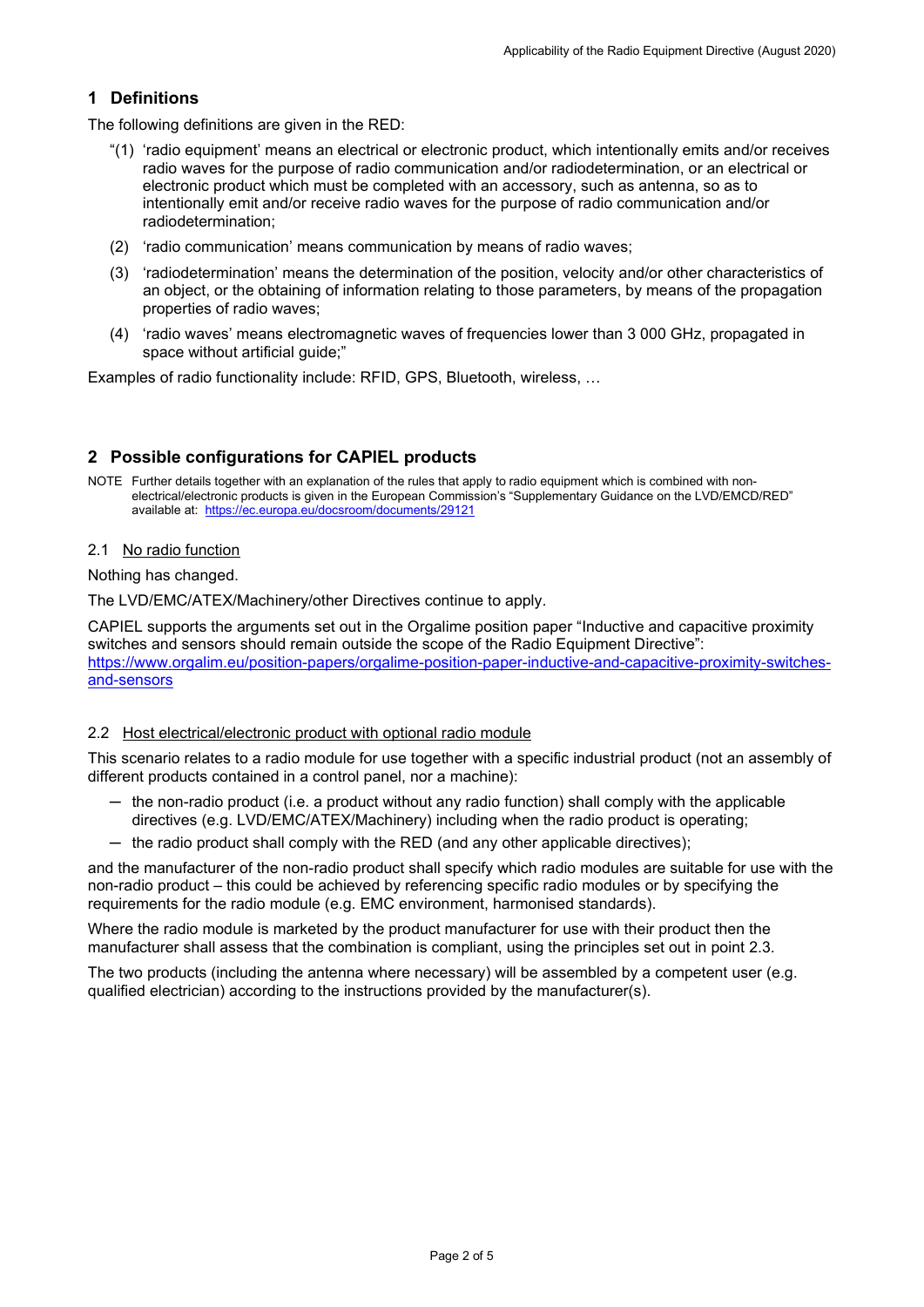#### <span id="page-2-0"></span>2.3 Host electrical/electronic product incorporating a radio module in a fixed/permanent manner

#### <span id="page-2-1"></span>2.3.1 LVD and/or EMC product

Electrical/electronic products that traditionally did not have a radio function and were subject to the LVD and/or EMCD become a radio product in their entirety if they are equipped with radio functionality. This means that the combined equipment as a whole has to fulfil all provisions of the RED. If a manufacturer incorporates radio equipment in fixed /permanent way into a non-radio product, the manufacturer of the final product needs to assess whether the incorporated radio equipment is (continues to be) compliant with the RED, when the finished product is in operation. This assessment does not necessarily imply the need to repeat the entire conformity assessment already carried out by the manufacturer of the radio equipment. The risk assessment analysis, reports and conclusions as well as the rationale of the applied technical solutions, when required, need to be illustrated in the technical file. For the purposes of the DoC it is one single product that he places on the market.

Therefore, neither the LVD nor the EMCD apply to the combined product. Instead, the RED applies and addresses all safety and EMC aspects, as well as the radio aspects.

| <b>Product without</b><br>radio function | Product with a radio function incorporated<br>in a fixed/permanent manner  |  |
|------------------------------------------|----------------------------------------------------------------------------|--|
| $Safety = LVD$<br>$EMC = EMCD$           |                                                                            |  |
| $Safety = LVD$<br>$EMC = None$           | $Safety = RED$<br>$EMC = RED$<br>Radio = RED                               |  |
| Safety = None<br>$EMC = EMCD$            | Therefore, the DoC will reference the RED,<br>but not the LVD nor the EMCD |  |
| Safety = None<br>$EMC = None$            |                                                                            |  |

#### <span id="page-2-2"></span>2.3.2 ATEX and/or MD product

Products, falling under two or more separate vertical directives, namely the Machinery Directive (2006/42/EC) or the ATEX Directive (2014/34/EU) must fulfil all requirements laid down in both directives.

Therefore, the RED will apply in addition to the ATEX and/or Machinery Directive (MD).

Examples:

| <b>Safety component</b> | Safety component with a radio function incorporated       |  |
|-------------------------|-----------------------------------------------------------|--|
| without radio function  | in a fixed/permanent manner                               |  |
| $Safety = MD$           | $Safety = MD + RED$                                       |  |
| $EMC = EMCD$            | $EMC = RED$                                               |  |
| $Safety = MD$           | $Radio = RFD$                                             |  |
| $EMC = None$            | The DoC will therefore reference both the MD and the RED. |  |

<span id="page-2-3"></span>

| Ex product<br>without radio function | Ex product with a radio function incorporated<br>in a fixed/permanent manner                                     |
|--------------------------------------|------------------------------------------------------------------------------------------------------------------|
| Safety = ATEX<br>$EMC = EMCD$        | $Safety = ATEX + RED$<br>$EMC = RED$<br>$Radio = RFD$<br>The DoC will therefore reference both ATEX and the RED. |
| $Safety = ATEX$<br>$EMC = None$      |                                                                                                                  |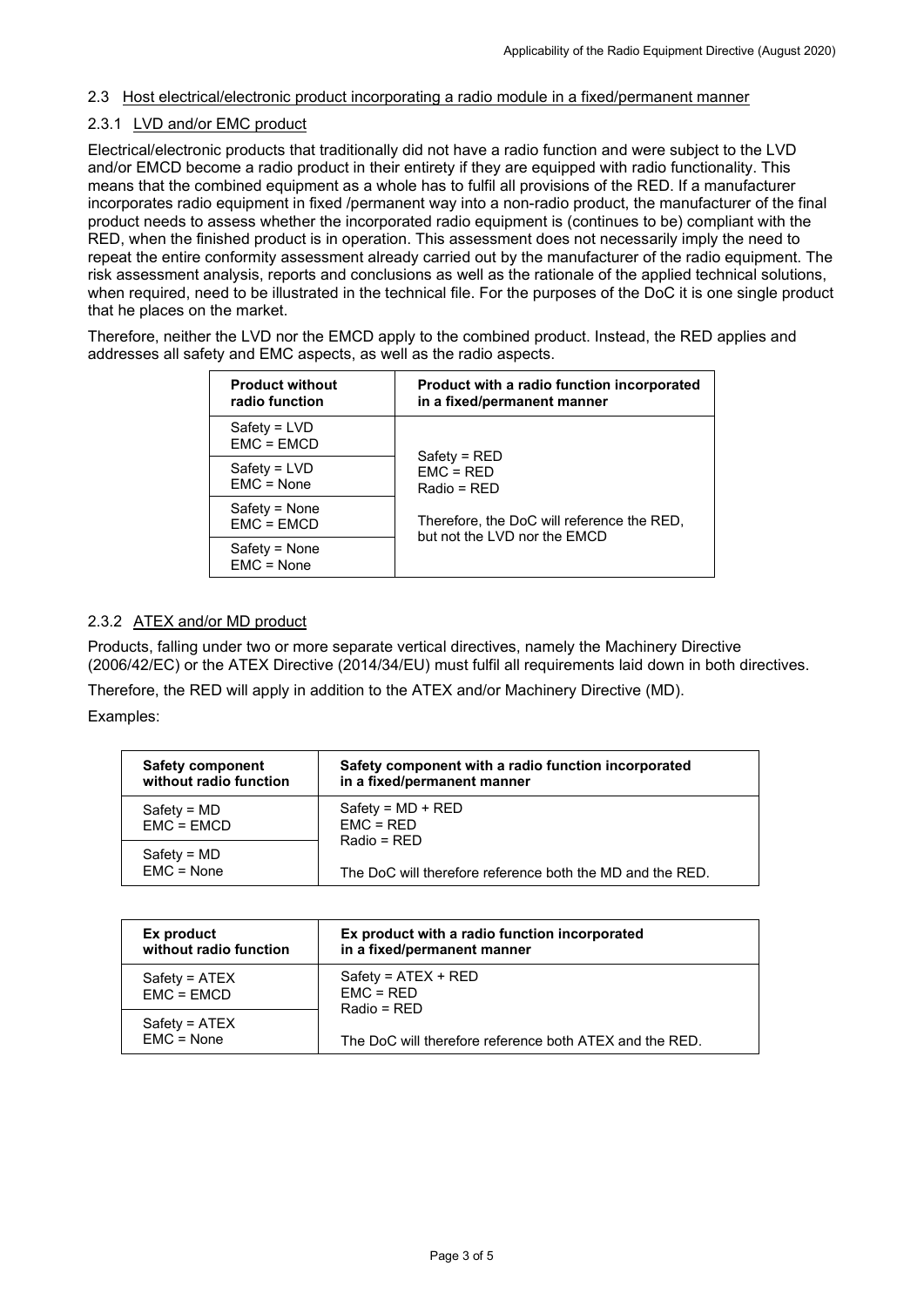### **3 Essential Requirements, Conformity Assessment, and Harmonised Standards**

NOTE: Harmonised standards that confer a presumption of conformity with the RED are available at: [https://ec.europa.eu/growth/single-market/european-standards/harmonised-standards/rtte\\_en](https://ec.europa.eu/growth/single-market/european-standards/harmonised-standards/rtte_en)

#### <span id="page-3-0"></span>3.1 Introduction

The following conformity assessment procedures are those most likely to be used for CAPIEL products:



## <span id="page-3-1"></span>3.2 Safety

Article 3.1(a) of the RED states:

*"Radio equipment shall be constructed so as to ensure: (a) the protection of health and safety of persons and of domestic animals and the protection of property, including the objectives with respect to safety requirements set out in Directive 2014/35/EU, but with no voltage limit applying;"*

Only harmonised standards that are listed in the Official Journal under the RED confer a presumption of conformity with the corresponding essential requirements of the RED.

However, CAPIEL considers that the standards harmonised under the LVD will cover the relevant parts of this essential requirement as specified in Annex ZZ.

In addition to requirements that would apply to a non-radio CAPIEL product, the manufacturer must also address additional requirements arising from the added radio part e.g. electromagnetic fields (EMF), safety when transmitting/receiving, no upper or lower voltage limits, reasonably foreseeable conditions of use.

## <span id="page-3-2"></span>3.3 EMC

Article 3.1(b) of the RED states:

*"Radio equipment shall be constructed so as to ensure: (b) an adequate level of electromagnetic compatibility as set out in Directive 2014/30/EU."*

Only harmonised standards that are listed in the Official Journal under the RED confer a presumption of conformity with the corresponding essential requirements of the RED.

EMC standards that are listed under the EMCD do not usually take into account the influence of radio on the EMC behaviour and vice versa. For this reason, ETSI EN 303 446-2 was developed specifically for products that do not traditionally include radio (and would therefore be subject to the EMCD and LVD) but which become radio products due to the addition of radio functionality.

This EN standard takes into account the content of the existing harmonised standards for traditional nonradio equipment listed under the EMCD (e.g. EN 60947 series) and additionally specifies the conditions